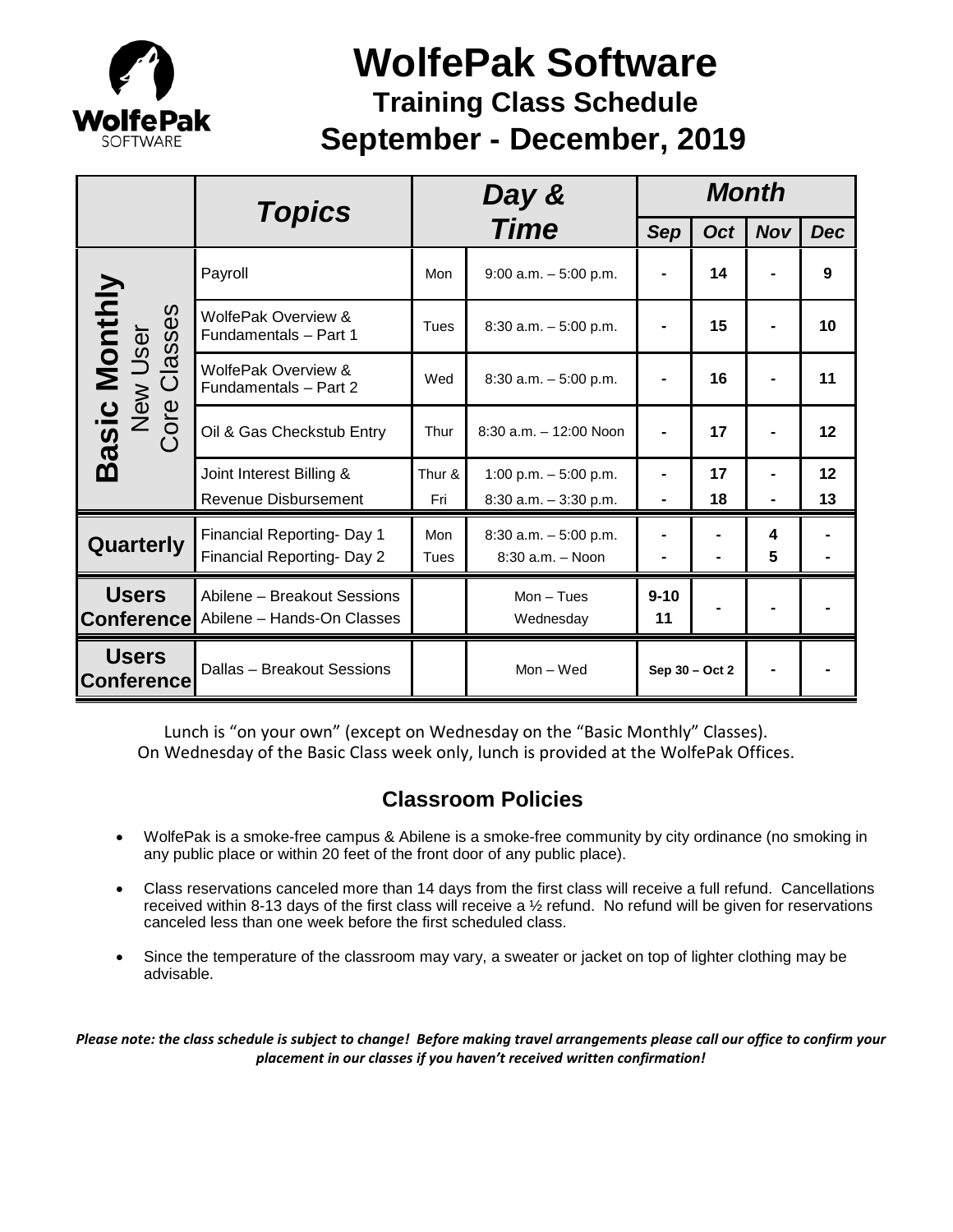

# **Beginner Classes**

Beginner Classes are offered online and in a classroom setting. Although previous WolfePak knowledge is not needed, basic keyboard and accounting skills are required. Also, WolfePak Overview & Fundamentals is a prerequisite for most other classes such as Check Stub, Revenue, and Financial Reporting classes.

**Classroom classes** are hands-on and are held in the WolfePak training center, located in the main offices at 2901 South  $1<sup>st</sup>$ , Abilene, TX. Classroom classes qualify for CPE credit with the Texas State Board of Accountancy.

**Online classes** are easy-to-use and self-paced. They contain the same curriculum on on-site and have printable documentation. These classes do not qualify for CPE Credit Hours.

#### **Classroom prices and CPE Credit Hours**

**Payroll**<br>Set up employees, earnings, deductions, and taxes. Process a payroll cycle, including printing checks, and creating G/L entries. Review historical reports. **Non-Customer:** \$350 **Customer**: \$175 **CE Hrs:** 7

**WolfePak Overview & Fundamentals** This 2-Day class will teach you the basic WolfePak screens, fields and keyboard use.

Day one starts with hands-on practice setting up Accounts and Sub-Accounts. Plus how to enter, post, unpost, and change entries.

Then learn about the power of View/Trend reporting including searching & changing posted entries.

Finally, learn about Financial Reporting including how to "drill down" to individual transactions.

### **WolfePak Overview &**

**Fundamentals (continued)** Day 2 will be spent in Accounts Payable. Learn about basic entry and use of the A/P system including setting up vendors, printing checks, and reviewing basic A/P reports.

Then, in Bank Reconciliation learn how to reconcile your bank statement to your General Ledger.

Finally, see how Accounts Receivable and Deposit Entry can help you send statements to your customers and apply the payments **Non-Customer:** \$800 **Customer:** \$400 **CE Hrs: 14** *Prerequisite: None*

#### **Oil & Gas Checkstub Entry**

Setup new leases, purchasers, and division orders. Enter information from purchaser check stubs, post to G/L and Revenue, and run reports. **Non-Customer:** \$200 **Customer:** \$100 **CE Hrs:** 3 *Prerequisite: WolfePak Overview*

#### **Joint Interest Billing & Revenue Disbursement**

Learn how to maintain owner information including: addresses, suspense, division of interests, and netting information. Discover how to setup automated overhead entries and maintain lease information. Run a complete JIB/Revenue cycle including printing checks, and owner reports. **Non-Customer**: \$600 **Customer:** \$300 **CE Hrs:** 10 *Prerequisites: WolfePak Overview, Oil & Gas Checkstub Entry*

**Classes on this page are complimentary to new users who attend training within 90 days of purchasing the software.**

**Customer pricing is for those clients on maintenance** 

*Lunch is "on your own" (except on Wednesday) on the Basic & Quarterly Classes. On Wednesday of the Basic Class week only, lunch is provided at the WolfePak Offices.*